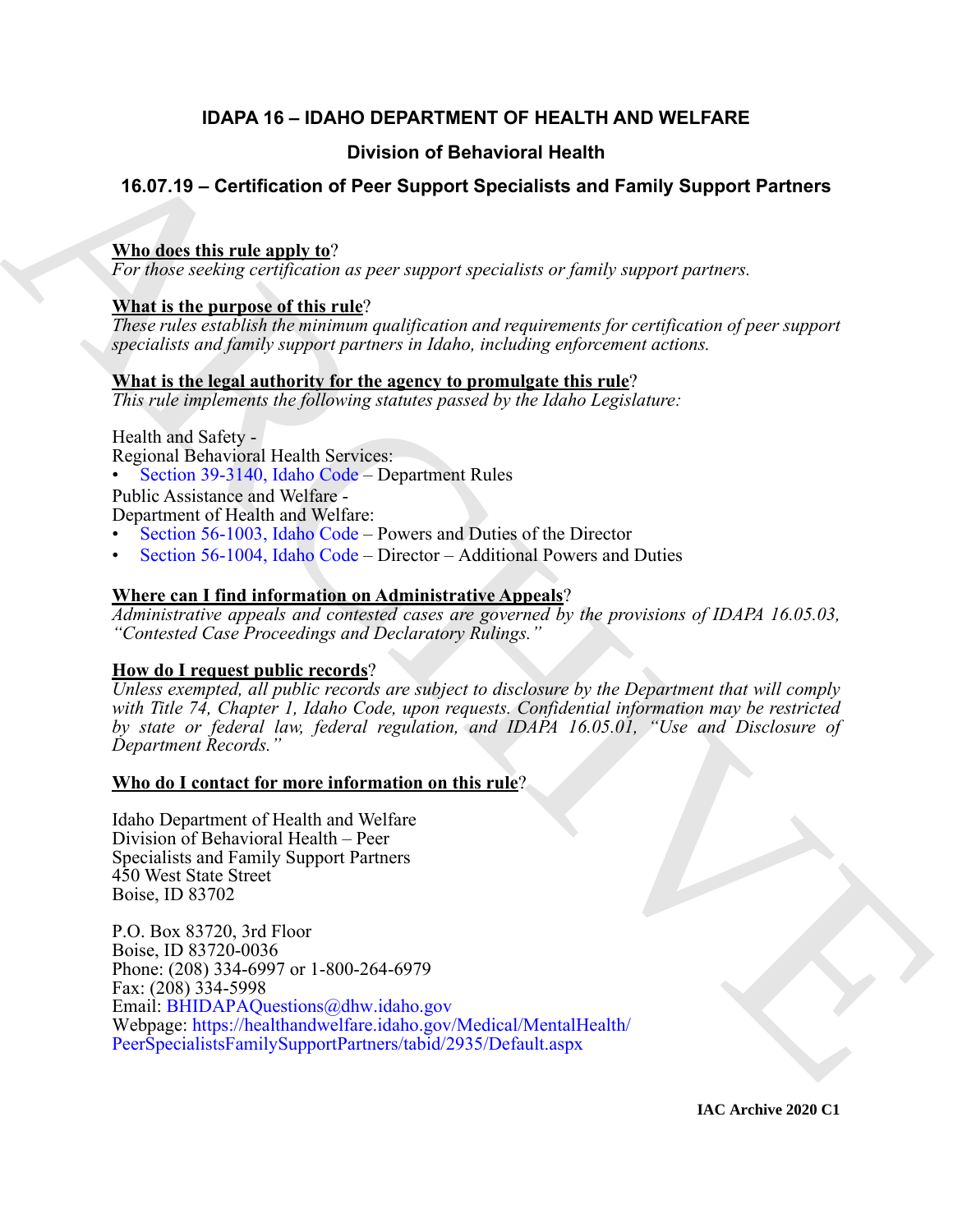# **Table of Contents**

### 16.07.19 - Certification of Peer Support Specialists and Family Support Partners

| 200. Peer Support Specialist -- Certification Qualifications And Requirements.  5 |  |
|-----------------------------------------------------------------------------------|--|
|                                                                                   |  |
| 250. Peer Support Specialists -- Code Of Ethics And Professional Conduct.  7      |  |
|                                                                                   |  |
| 300. Family Support Partner -- Certification qualifications And Requirements.  8  |  |
|                                                                                   |  |
| 350. Family Support Partners -- Code Of Ethics And Professional Conduct.  9       |  |
|                                                                                   |  |
| 400. Supervisor For Peer Support Specialist Or Family Support Partner --          |  |
|                                                                                   |  |
|                                                                                   |  |
|                                                                                   |  |
|                                                                                   |  |
|                                                                                   |  |
|                                                                                   |  |
|                                                                                   |  |
|                                                                                   |  |
|                                                                                   |  |
|                                                                                   |  |
|                                                                                   |  |
|                                                                                   |  |
|                                                                                   |  |
|                                                                                   |  |
|                                                                                   |  |
|                                                                                   |  |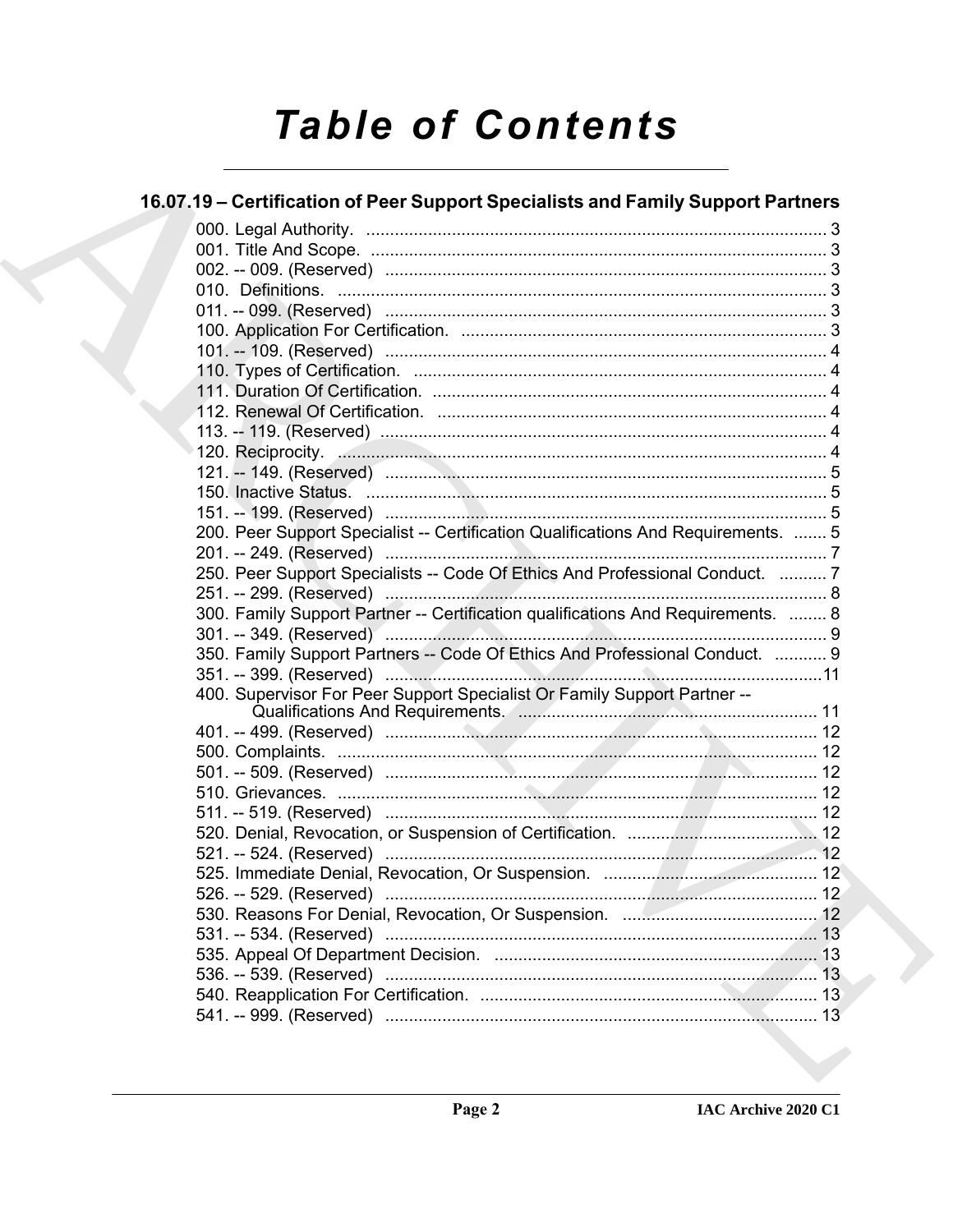#### <span id="page-2-0"></span>**16.07.19 – CERTIFICATION OF PEER SUPPORT SPECIALISTS AND FAMILY SUPPORT PARTNERS**

#### <span id="page-2-19"></span><span id="page-2-1"></span>**000. LEGAL AUTHORITY.**

Land, Tab. 20, Captures and the bit contract the state of the state and the state and the state of the state of the state of the state of the state of the state of the state of the state of the state of the state of the s Under Title 39, Chapter 31, Idaho Code, the Idaho Legislature has delegated to the Department of Health and Welfare as the state behavioral health authority the establishment, maintenance, and oversight of the state of Idaho's behavioral health services. Section 39-3140, Idaho Code, authorizes the Department to promulgate and enforce rules to carry out the purposes and intent of the Regional Behavioral Health Services Act. Under Sections 56-1003, 56- 1004, Idaho Code, the Director of the Department is authorized to adopt and enforce rules to supervise and administer mental health programs. (3-29-17)

#### <span id="page-2-20"></span><span id="page-2-2"></span>**001. TITLE AND SCOPE.**

**01. Title**. These rules are titled IDAPA 16.07.19, "Certification of Peer Support Specialists and Family Support Partners." (3-29-17)

**02. Scope**. These rules establish the minimum qualifications and requirements for certification of peer support specialists and family support partners in Idaho including enforcement actions. (3-29-17)

#### <span id="page-2-3"></span>**002. -- 009. (RESERVED)**

#### <span id="page-2-9"></span><span id="page-2-4"></span>**010. DEFINITIONS.**

For the purposes of these rules, the following terms apply. (3-29-17) (3-29-17)

<span id="page-2-10"></span>**Behavioral Health Program.** A behavioral health program refers to an organization offering mental health or substance use disorders treatment services that includes the organization's facilities, management, staffing patterns, treatment, and related activities. (3-29-17)

**02. Certificate**. A certificate issued by the Department to an individual who is a behavioral health peer support specialist or a family support partner who the Department deems to be in compliance with these rules.

(3-29-17)

<span id="page-2-12"></span><span id="page-2-11"></span>**03. Department**. The Idaho Department of Health and Welfare, or its designee.  $(3-29-17)$ 

<span id="page-2-15"></span><span id="page-2-14"></span><span id="page-2-13"></span>**04. Director**. The Director of the Department of Health and Welfare, or designee. (3-29-17)

**05. Family Support Partner**. An individual who has lived experience raising a child who has a behavioral health disorder diagnosis, mental illness, or mental illness with a co-occurring substance use disorder, has specialized training related to such care, and who has successfully navigated the various systems of care. (3-29-17)

**06. Family Support Partner Services**. Family-to-family services are non-clinical support services provided by family support partners who have participated in mental health services, and who have received training in how to share their experiences with others facing similar challenges. (3-29-17)

<span id="page-2-16"></span>**07. Lived Experience**. Life experiences of an individual who has received behavioral health services or has raised a child who is living with a behavioral health diagnosis, mental illness, or mental illness with a cooccurring substance use disorder, and has at least one (1) year of lived experience navigating the behavioral health systems.  $(3-29-17)$ 

<span id="page-2-17"></span>**08. Peer Support Services**. Non-clinical services are provided by peer support specialists who are on their own recovery journey, and who have received training in supporting others who are actively involved in their own recovery process. (3-29-17)

<span id="page-2-18"></span>**09. Peer Support Specialist**. An individual in recovery from mental illness or mental illness with a cooccurring substance use disorder who uses lived experience and specialized training to assist other individuals in recovery.  $(3-29-17)$ 

#### <span id="page-2-5"></span>**011. -- 099. (RESERVED)**

#### <span id="page-2-7"></span><span id="page-2-6"></span>**100. APPLICATION FOR CERTIFICATION.**

An applicant for any certification by the Department must furnish the following information prior to any certification being issued. (3-29-17)

<span id="page-2-8"></span>**01. Completed Application**. Each applicant must complete and sign an application for certification on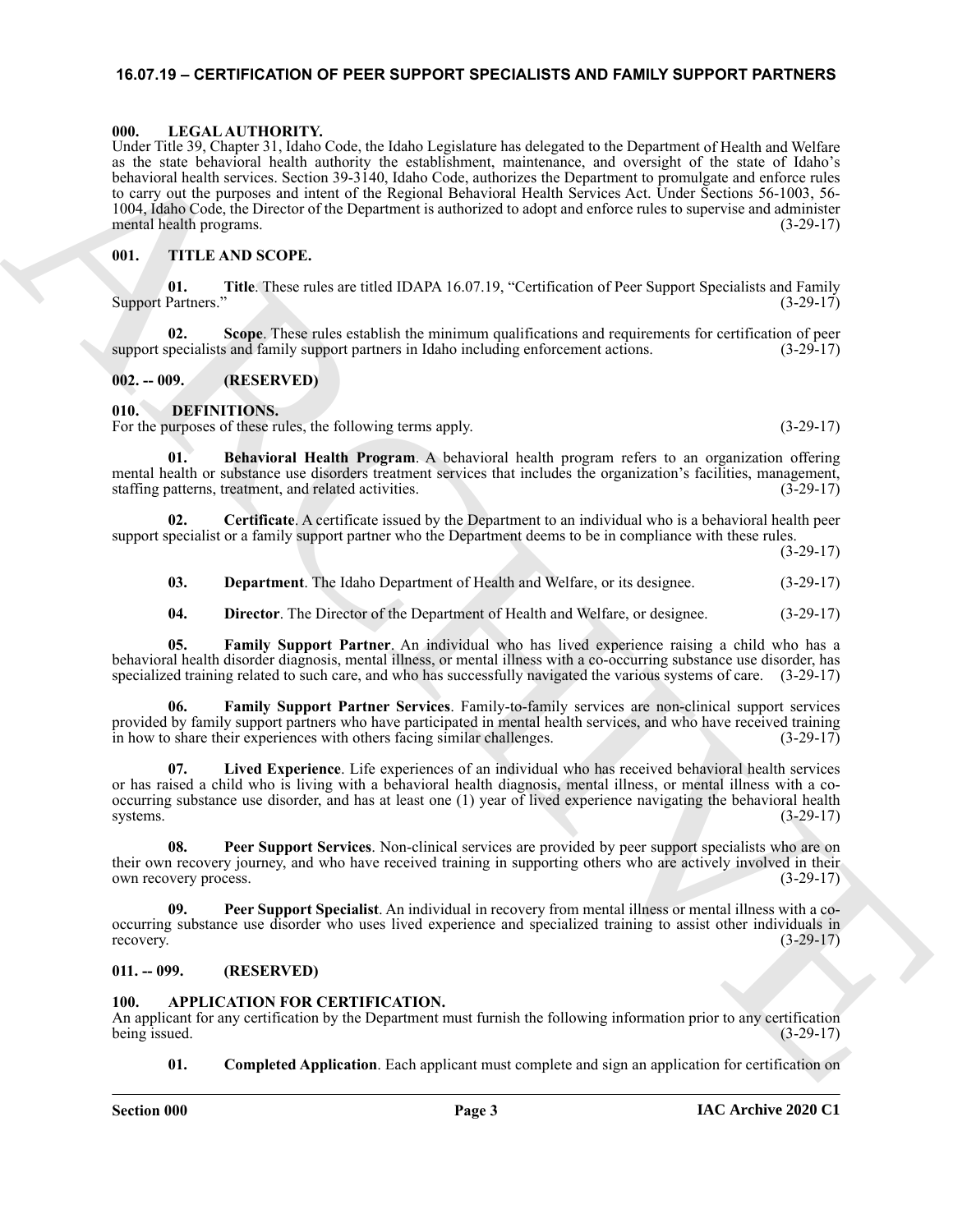forms approved by the Department. (3-29-17)

<span id="page-3-7"></span>**02. Verification of Education, Training, and Experience**. Each applicant must provide verification to the Department of the following: (3-29-17)

**a.** A copy of their high school diploma, GED certificate, or a Bachelor's degree in a human services field; (3-29-17)

**b.** Documentation of successful completion of training required for the certification being sought according to the requirements in Sections 200 and 300 of these rules; and (3-29-17)

<span id="page-3-6"></span>**c.** A summary of work or volunteer experience, including documentation of supervised hours. (3-29-17)

**03.** Code of Ethics Acknowledgment. Each applicant must submit a signed and dated Code of Ethics Acknowledgment. (3-29-17)

#### <span id="page-3-0"></span>**101. -- 109. (RESERVED)**

#### <span id="page-3-1"></span>**110. TYPES OF CERTIFICATION.**

<span id="page-3-18"></span><span id="page-3-16"></span>**01. Peer Support Specialist**. (3-29-17)

<span id="page-3-17"></span><span id="page-3-10"></span><span id="page-3-8"></span>**02. Family Support Partner**. (3-29-17)

#### <span id="page-3-2"></span>**111. DURATION OF CERTIFICATION.**

<span id="page-3-9"></span>**01. Six-Month Certification**. A six (6) month certification applies to an applicant that has completed the requirements in Sections 200 and 300 of these rules for initial certification, but may be lacking work or volunteer experience and supervised hours. (3-29-17)

**Equation of Nically and Wolfare**<br>
Equation of Nically and Wolfare<br>
Equation of Nically and Polymanna at Panamha, and Polymanna To any the services of the services of the services of the services of the services of the se **02.** Full Certification. A full certification applies to an applicant that has completed all requirements in Sections 200 and 300 of these rules for certification, including work or volunteer experience and supervised hours. Full certification is valid for one (1) year. (3-29-17)

#### <span id="page-3-12"></span><span id="page-3-3"></span>**112. RENEWAL OF CERTIFICATION.**

<span id="page-3-15"></span>**01. Submit Renewal Application**. Each certified peer support specialist or certified family support partner who is seeking certification renewal must submit a completed renewal application prior to expiration of current certificate. (3-29-17) current certificate.

<span id="page-3-14"></span>**02. Continuing Education**. Each certified peer support specialist or certified family support partner must provide documentation of a minimum of ten (10) hours of continuing education as follows: (3-29-17)

**a.** Continuing education obtained in competency areas listed in training requirements germane to the ertification being renewed; and (3-29-17) type of certification being renewed; and

<span id="page-3-13"></span>**b.** At least one (1) hour of continuing education for each renewal period must be in ethics. (3-29-17)

**03. Code of Ethics Acknowledgment**. Each certified peer support specialist or certified family support partner must submit a signed and dated Code of Ethics Acknowledgment. (3-29-17)

#### <span id="page-3-4"></span>**113. -- 119. (RESERVED)**

#### <span id="page-3-11"></span><span id="page-3-5"></span>**120. RECIPROCITY.**

An applicant for a peer support specialist or a family support partner certificate must be a holder of a current and active license or certificate at the level for which certification is sought, and be in good standing in the profession, and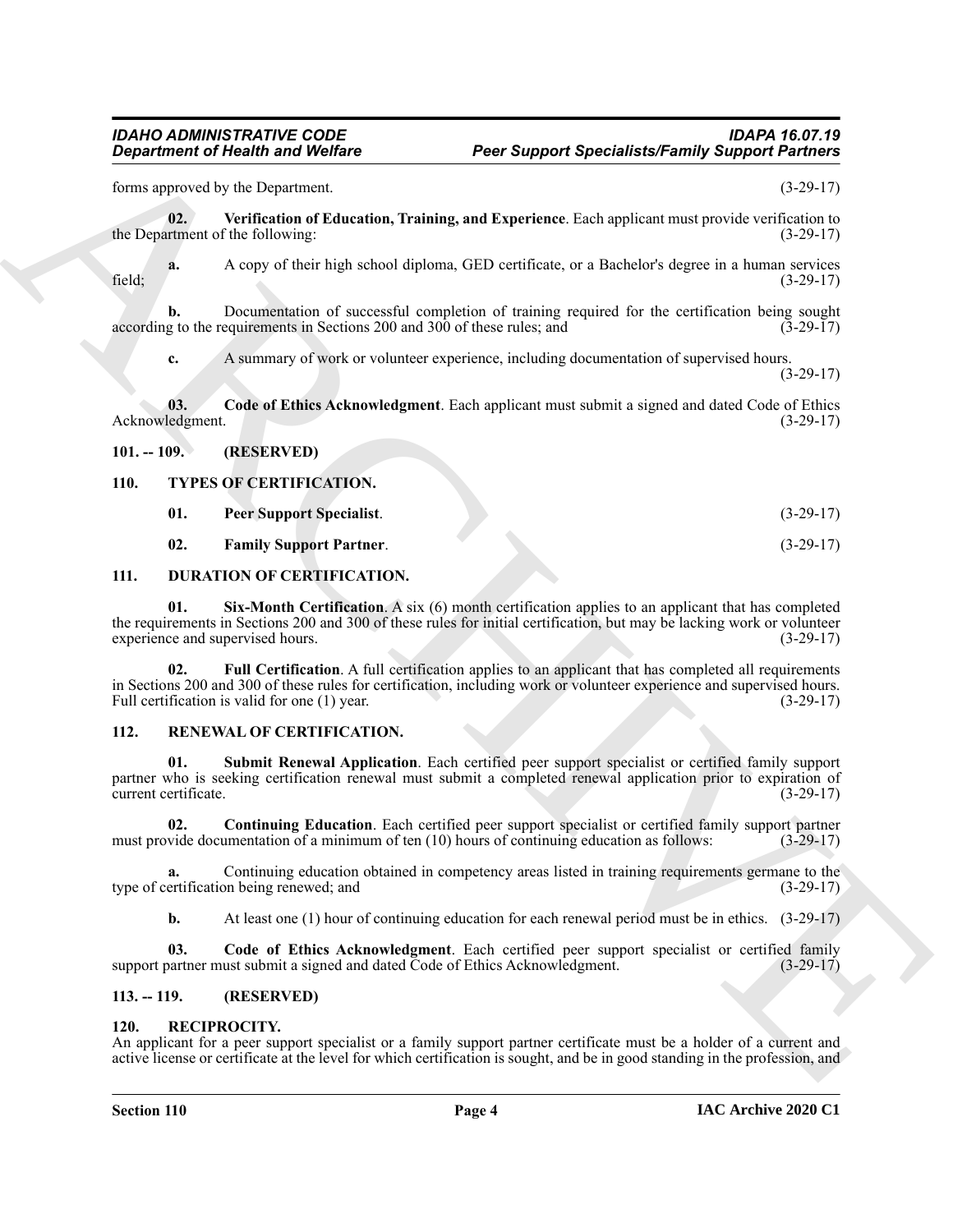#### *IDAHO ADMINISTRATIVE CODE IDAPA 16.07.19* **Peer Support Specialists/Family Support Partners**

<span id="page-4-14"></span><span id="page-4-12"></span><span id="page-4-11"></span>

| a. | Education experience summary | 12.20 |
|----|------------------------------|-------|
|    |                              |       |

#### <span id="page-4-13"></span><span id="page-4-0"></span>**121. -- 149. (RESERVED)**

#### <span id="page-4-7"></span><span id="page-4-5"></span><span id="page-4-4"></span><span id="page-4-1"></span>**150. INACTIVE STATUS.**

#### <span id="page-4-10"></span><span id="page-4-9"></span><span id="page-4-8"></span><span id="page-4-6"></span><span id="page-4-3"></span><span id="page-4-2"></span>**151. -- 199. (RESERVED)**

|                                     | <b>Department of Health and Welfare</b>                                                                                                                                                                                                                                                                      | <b>Peer Support Specialists/Family Support Partners</b> |             |  |
|-------------------------------------|--------------------------------------------------------------------------------------------------------------------------------------------------------------------------------------------------------------------------------------------------------------------------------------------------------------|---------------------------------------------------------|-------------|--|
|                                     | with the other state who is the authorizing regulatory entity for licensure or certification.                                                                                                                                                                                                                |                                                         | $(3-29-17)$ |  |
| 01.                                 | <b>Completed Application.</b> Each applicant must complete and sign an application for reciprocity on<br>forms approved by the Department.                                                                                                                                                                   |                                                         | $(3-29-17)$ |  |
| 02.                                 | Provide Verification of Education, Training, and Experience. Each applicant seeking<br>reciprocity must provide the Department with the following:                                                                                                                                                           |                                                         | $(3-29-17)$ |  |
| a.                                  | Education experience summary;                                                                                                                                                                                                                                                                                |                                                         | $(3-29-17)$ |  |
| b.                                  | Continuing education/training hours received since certification;                                                                                                                                                                                                                                            |                                                         | $(3-29-17)$ |  |
| c.                                  | Statement of personal experience; and                                                                                                                                                                                                                                                                        |                                                         | $(3-29-17)$ |  |
| d.                                  | Work or volunteer experience summary form with documentation of supervised hours.                                                                                                                                                                                                                            |                                                         | $(3-29-17)$ |  |
| 03.                                 | Code of Ethics Acknowledgment. Each applicant seeking reciprocity must submit a signed and<br>dated Code of Ethics Acknowledgment.                                                                                                                                                                           |                                                         | $(3-29-17)$ |  |
| 04.                                 | Documentation From Other State. Documentation of licensure or certification must be received<br>from the other state's issuing regulatory agency. The other state's licensing or certification requirements must be<br>substantially equivalent to, or higher than, those required in this chapter of rules. |                                                         | $(3-29-17)$ |  |
| $121. - 149.$                       | (RESERVED)                                                                                                                                                                                                                                                                                                   |                                                         |             |  |
| <b>150.</b><br>circumstances.       | <b>INACTIVE STATUS.</b><br>A certified peer specialist or certified family support partner, in good standing, may request an inactive status due to<br>an inability to meet recertification requirements related to a decline in physical, mental health, or extenuating                                     |                                                         | $(3-29-17)$ |  |
| 01.                                 | Request for Inactive Status. An individual who is certified must submit a request in writing to the<br>Department asking for inactive status.                                                                                                                                                                |                                                         | $(3-29-17)$ |  |
| 02.<br>for up to one $(1)$ year.    | Inactive Certification Status. The Department may grant inactive status to a certified individual                                                                                                                                                                                                            |                                                         | $(3-29-17)$ |  |
| 03.<br>submitted to the Department. | Reactivation of Certification. When the individual desires to reactivate status, a new application<br>and documentation of fulfillment of continuing education requirements for the previous twelve (12) months must be                                                                                      |                                                         | $(3-29-17)$ |  |
| $151. - 199.$                       | (RESERVED)                                                                                                                                                                                                                                                                                                   |                                                         |             |  |
| 200.                                | PEER SUPPORT SPECIALIST -- CERTIFICATION QUALIFICATIONS AND REQUIREMENTS.<br>Each applicant must be at least eighteen (18) years of age and meet the minimum qualifications and requirements<br>listed below to be certified as a Peer Support Specialist in Idaho.                                          |                                                         | $(3-29-17)$ |  |
| 01.                                 | Educational Requirements. Each applicant for a peer support specialist certification must have a<br>high school diploma or GED certificate.                                                                                                                                                                  |                                                         | $(3-20-20)$ |  |
| 02.                                 | Training Requirements. Each applicant must complete forty (40) hours of training that includes<br>the following Peer Support Specialist competency areas:                                                                                                                                                    |                                                         | $(3-20-20)$ |  |
| a.                                  | Motivation and empowerment;                                                                                                                                                                                                                                                                                  |                                                         | $(3-29-17)$ |  |
| b.                                  | The stages of recovery and the role peers play within it;                                                                                                                                                                                                                                                    |                                                         | $(3-29-17)$ |  |
| c.                                  | The state behavioral health system and the role peers play within it;                                                                                                                                                                                                                                        |                                                         | $(3-29-17)$ |  |
|                                     |                                                                                                                                                                                                                                                                                                              |                                                         |             |  |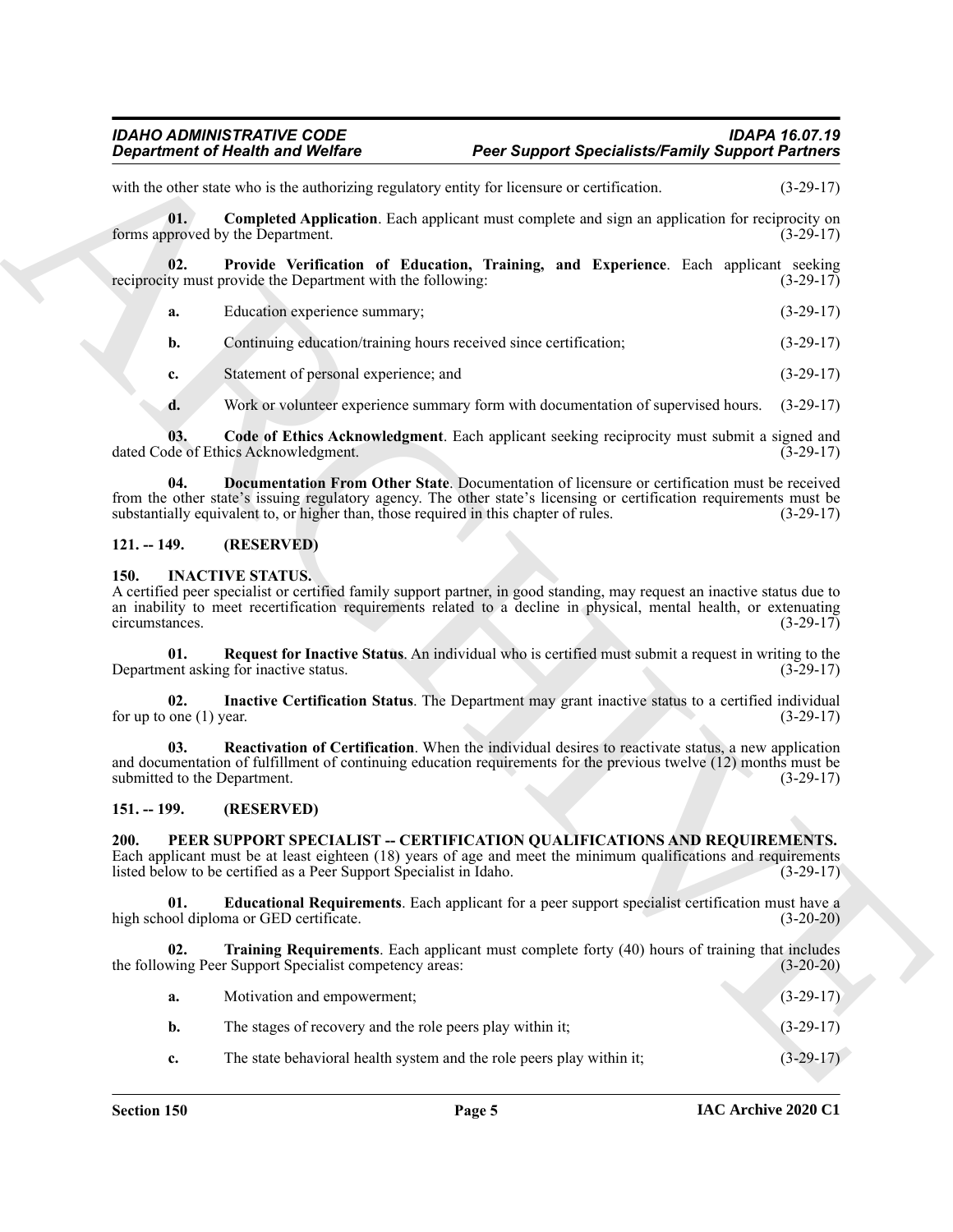<span id="page-5-2"></span><span id="page-5-1"></span><span id="page-5-0"></span>

|                             | <b>Department of Health and Welfare</b>                                   | <b>Peer Support Specialists/Family Support Partners</b>                                                                                                                                                              |             |
|-----------------------------|---------------------------------------------------------------------------|----------------------------------------------------------------------------------------------------------------------------------------------------------------------------------------------------------------------|-------------|
| d.                          | Advocacy for recovery programs and for the peers they serve;              |                                                                                                                                                                                                                      | $(3-29-17)$ |
| e.                          |                                                                           | The practice of recovery values: authenticity, self-determination, diversity, and inclusion; (3-29-17)                                                                                                               |             |
| f.                          | How to tell your recovery story and use your story to help others;        |                                                                                                                                                                                                                      | $(3-29-17)$ |
| g.                          | Ethics;                                                                   |                                                                                                                                                                                                                      | $(3-29-17)$ |
| h.<br>services;             |                                                                           | The awareness of risk factors in participants' behaviors and the ability to access appropriate                                                                                                                       | $(3-29-17)$ |
| i.                          | The use of interpersonal and professional communication skills;           |                                                                                                                                                                                                                      | $(3-29-17)$ |
| J.                          | Stages of change;                                                         |                                                                                                                                                                                                                      | $(3-29-17)$ |
| k.                          | Work place dynamics and processes;                                        |                                                                                                                                                                                                                      | $(3-29-17)$ |
| l.                          |                                                                           | The Certified Peer Support Specialist's roles and duties on the job;                                                                                                                                                 | $(3-29-17)$ |
| m.                          | Relationship building;                                                    |                                                                                                                                                                                                                      | $(3-29-17)$ |
| n.                          | Family dynamics;                                                          |                                                                                                                                                                                                                      | $(3-29-17)$ |
| 0.                          | The effects of trauma and use of a trauma informed approach;              |                                                                                                                                                                                                                      | $(3-29-17)$ |
| p.                          | Wellness and natural supports;                                            |                                                                                                                                                                                                                      | $(3-29-17)$ |
| q.                          | Boundaries and self-care;                                                 |                                                                                                                                                                                                                      | $(3-29-17)$ |
| r.                          | Cultural sensitivity;                                                     |                                                                                                                                                                                                                      | $(3-29-17)$ |
| S.                          | Recovery plans; and                                                       |                                                                                                                                                                                                                      | $(3-29-17)$ |
| t.                          | Local, state, and national resources.                                     |                                                                                                                                                                                                                      | $(3-29-17)$ |
| 03.                         | to an applicant who lacks the required experience.                        | Work or Volunteer Experience Requirements. Each applicant must obtain supervised experience<br>providing peer support services. A six-month (6) certification may be granted according to Section 111 of these rules | $(3-29-17)$ |
|                             | (100) hours of peer support specialist experience.                        | An applicant who holds a bachelor's degree in a human services field must document one hundred                                                                                                                       | $(3-29-17)$ |
| $\mathbf{b}$ .              | document two hundred $(200)$ hours of peer support specialist experience. | An applicant who does not hold a bachelor's degree in a human support services field must                                                                                                                            | $(3-29-17)$ |
| c.                          | work or volunteer experience.                                             | An applicant must document at a minimum twenty (20) hours of supervised peer support services                                                                                                                        | $(3-29-17)$ |
| 04.<br>200.03 of this rule. |                                                                           | Supervision Requirements. A six-month (6) certification may be granted according to Section 111<br>of these rules to an applicant who lacks the required work or volunteer supervision hours required in Subsection  | $(3-29-17)$ |
| 05.                         |                                                                           | Person Self-Identified with Lived Experience. Each applicant must identify as an individual with<br>lived experience in recovery from mental illness or mental illness with a co-occurring substance use disorder.   | $(3-29-17)$ |
|                             |                                                                           |                                                                                                                                                                                                                      |             |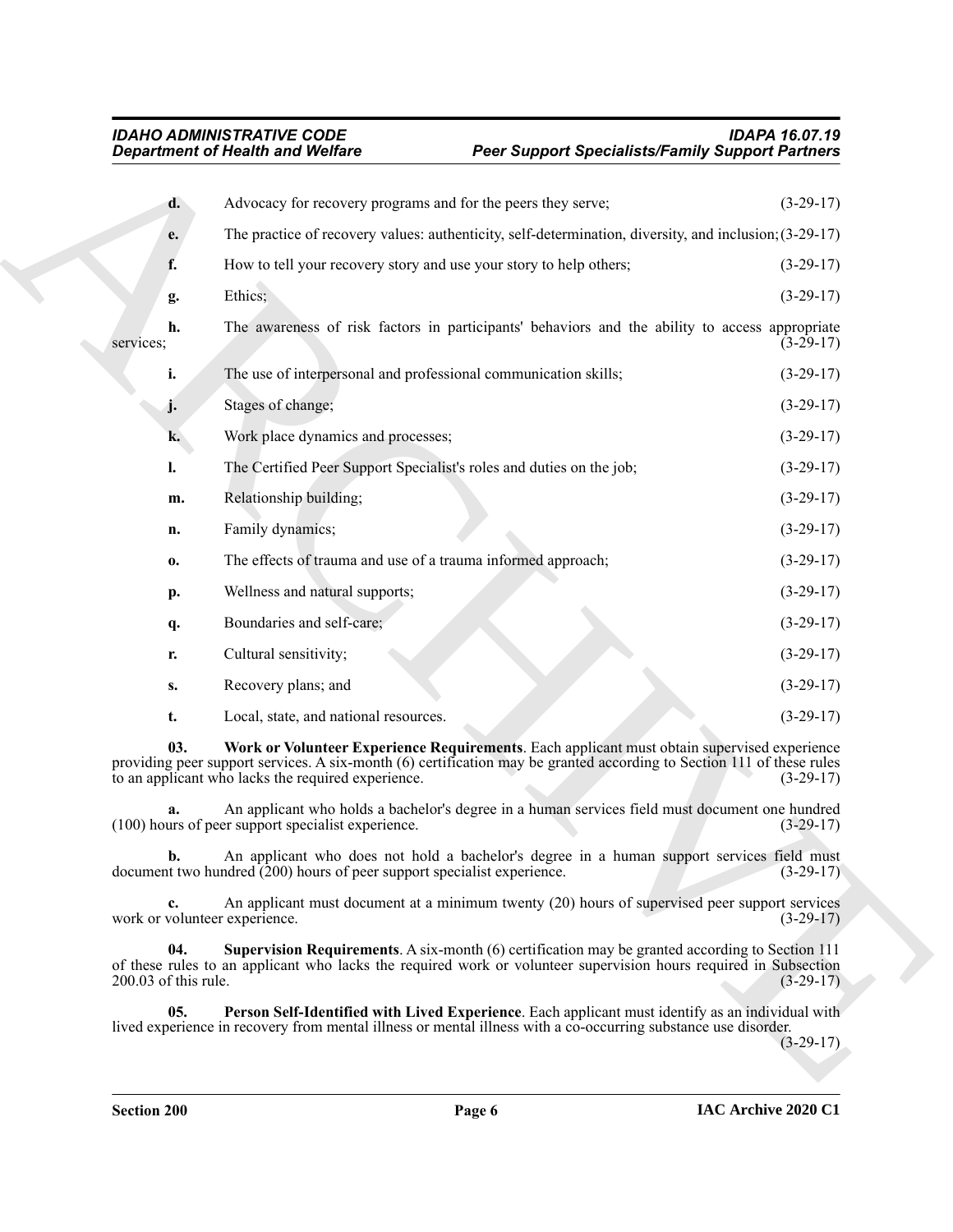#### <span id="page-6-0"></span>**201. -- 249. (RESERVED)**

#### <span id="page-6-5"></span><span id="page-6-4"></span><span id="page-6-3"></span><span id="page-6-2"></span><span id="page-6-1"></span>**250. PEER SUPPORT SPECIALISTS -- CODE OF ETHICS AND PROFESSIONAL CONDUCT.**

| <b>Department of Health and Welfare</b> |                                                                                   | <b>Peer Support Specialists/Family Support Partners</b>                                                                                                                                                                                                                                                                                           |             |  |
|-----------------------------------------|-----------------------------------------------------------------------------------|---------------------------------------------------------------------------------------------------------------------------------------------------------------------------------------------------------------------------------------------------------------------------------------------------------------------------------------------------|-------------|--|
| $201. - 249.$                           | (RESERVED)                                                                        |                                                                                                                                                                                                                                                                                                                                                   |             |  |
| 250.                                    |                                                                                   | PEER SUPPORT SPECIALISTS -- CODE OF ETHICS AND PROFESSIONAL CONDUCT.                                                                                                                                                                                                                                                                              |             |  |
| 01.                                     |                                                                                   | Peer Support. Peer Support is a helping relationship between mental health clients and Certified<br>Peer Support Specialists. The primary responsibility of Certified Peer Support Specialists is to help those they serve<br>achieve self-directed recovery. They believe that every individual has strengths and the ability to learn and grow. | $(3-29-17)$ |  |
| 02.                                     | their own needs, desires, and goals.                                              | Certified Peer Support Specialists. Certified peer support specialists are committed to providing<br>and advocating for effective recovery-based services for the people they serve in order for these individuals to meet                                                                                                                        | $(3-29-17)$ |  |
| 03.<br>must:                            |                                                                                   | Certified Peer Support Specialist Professional Conduct. A certified peer support specialist                                                                                                                                                                                                                                                       | $(3-29-17)$ |  |
| a.                                      | Seek to role-model recovery;                                                      |                                                                                                                                                                                                                                                                                                                                                   | $(3-29-17)$ |  |
| b.                                      | Respect the rights and dignity of those they serve;                               |                                                                                                                                                                                                                                                                                                                                                   | $(3-29-17)$ |  |
| c.                                      | Respect the privacy and confidentiality of those they serve;                      |                                                                                                                                                                                                                                                                                                                                                   | $(3-29-17)$ |  |
| d.                                      |                                                                                   | Openly share their personal recovery stories with colleagues and those they serve;                                                                                                                                                                                                                                                                | $(3-29-17)$ |  |
| e.<br>own recovery;                     |                                                                                   | Maintain high standards of personal conduct and conduct themselves in a manner that fosters their                                                                                                                                                                                                                                                 | $(3-29-17)$ |  |
| f.                                      |                                                                                   | Never intimidate, threaten, or harass those they serve; never use undue influence, physical force, or<br>verbal abuse with those they serve; and never make unwarranted promises of benefits to those they serve; (3-29-17)                                                                                                                       |             |  |
| physical disability;                    |                                                                                   | Not practice, condone, facilitate, or collaborate with any form of discrimination on the basis of<br>ethnicity, race, gender, sexual orientation, age, religion, national origin, marital status, political belief, or mental or                                                                                                                  | $(3-29-17)$ |  |
| h.                                      |                                                                                   | Never engage in sexual/intimate activities with colleagues or those they serve;                                                                                                                                                                                                                                                                   | $(3-29-17)$ |  |
| i.                                      | Not accept gifts of significant value from those they serve;                      |                                                                                                                                                                                                                                                                                                                                                   | $(3-29-17)$ |  |
| j.                                      |                                                                                   | Not enter into dual relationships or commitments that conflict with the interests of those they serve;                                                                                                                                                                                                                                            | $(3-29-17)$ |  |
| k.<br>Specialist;                       |                                                                                   | Not abuse substances under any circumstances while they are employed as a Certified Peer Support                                                                                                                                                                                                                                                  | $(3-29-17)$ |  |
| 1.                                      |                                                                                   | Work to equalize the power differentials that may occur in the peer support/client relationship;                                                                                                                                                                                                                                                  | $(3-29-17)$ |  |
| m.<br>knowledge;                        |                                                                                   | Ensure that all information and documentation provided is true and accurate to the best of their                                                                                                                                                                                                                                                  | $(3-29-17)$ |  |
| n.                                      | their colleagues and those they serve;                                            | Keep current with emerging knowledge relevant to recovery, and openly share this knowledge with                                                                                                                                                                                                                                                   | $(3-29-17)$ |  |
| 0.                                      | expert in areas for which they do not have sufficient knowledge or expertise; and | Remain aware of their skills and limitations, and do not provide services or represent themselves as                                                                                                                                                                                                                                              | $(3-29-17)$ |  |
| p.                                      |                                                                                   | Not hold a clinical role nor offer primary treatment for mental health issues, prescribe medicine, act                                                                                                                                                                                                                                            |             |  |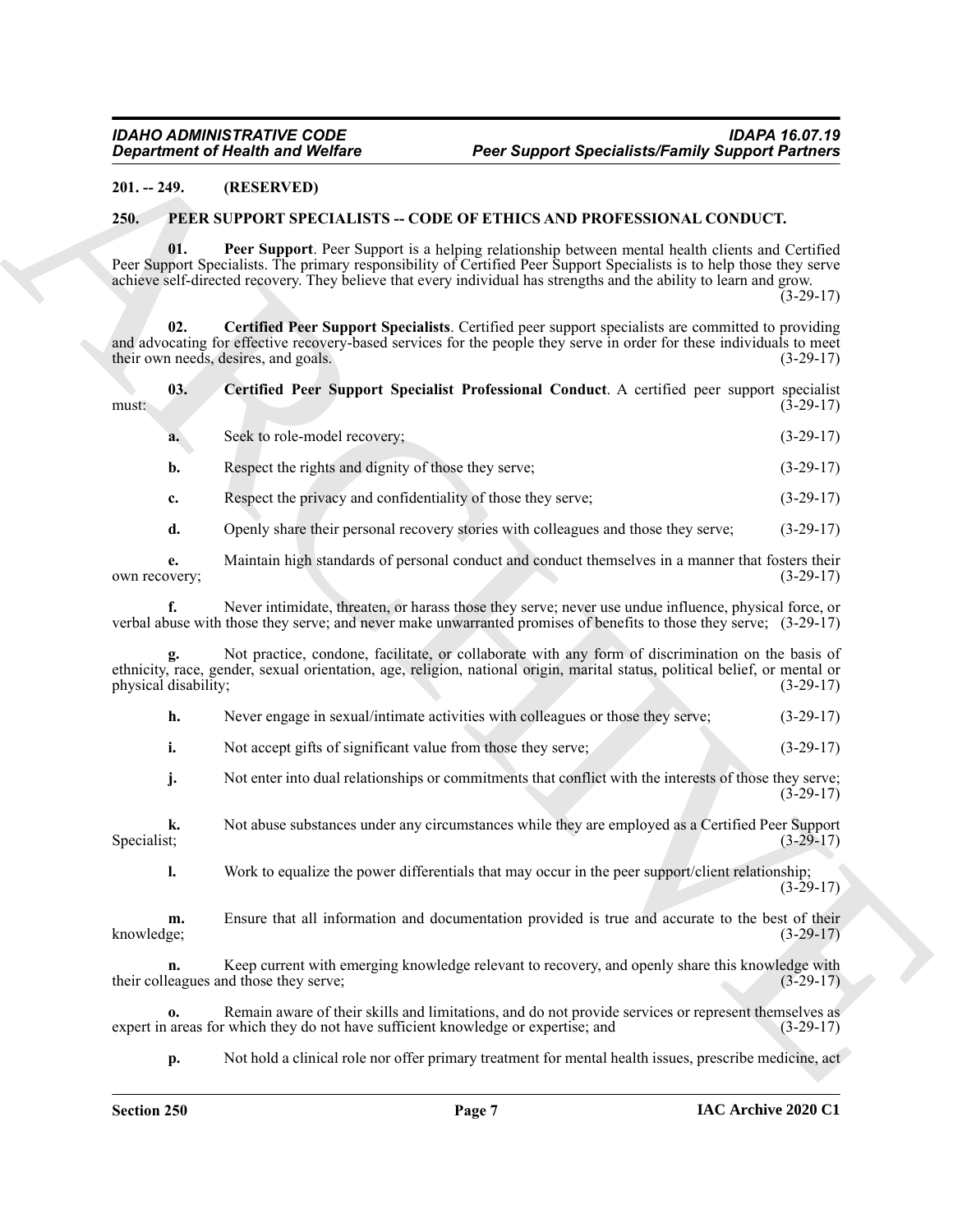#### <span id="page-7-6"></span><span id="page-7-5"></span><span id="page-7-0"></span>**251. -- 299. (RESERVED)**

#### <span id="page-7-3"></span><span id="page-7-2"></span><span id="page-7-1"></span>**300. FAMILY SUPPORT PARTNER -- CERTIFICATION QUALIFICATIONS AND REQUIREMENTS.**

<span id="page-7-4"></span>

| $\mathbf{r}$ | Ethics: |  | $(3-29-17)$ |
|--------------|---------|--|-------------|
|              |         |  |             |

| <b>Department of Health and Welfare</b>              |                                                                                                                                                                                                                           | <b>Peer Support Specialists/Family Support Partners</b> |                       |                    |
|------------------------------------------------------|---------------------------------------------------------------------------------------------------------------------------------------------------------------------------------------------------------------------------|---------------------------------------------------------|-----------------------|--------------------|
|                                                      | as a legal representative or provide legal advice, participate in the determination of competence, or provide<br>counseling, therapy, social work, drug testing, or diagnosis of symptoms and disorders.                  |                                                         |                       | $(3-29-17)$        |
| 04.                                                  | Ethics Training. A certified peer support specialist must complete ethics training at least once per<br>year, and maintain personal documentation of completed ethics training.                                           |                                                         |                       | $(3-29-17)$        |
| 05.                                                  | Comply with Code of Ethics. A certified peer support specialist must understand and comply with<br>these rules and Idaho's Certified Peer Support Specialists Code of Ethics and Professional Conduct.                    |                                                         |                       | $(3-29-17)$        |
| $251. - 299.$                                        | (RESERVED)                                                                                                                                                                                                                |                                                         |                       |                    |
| <b>FAMILY</b><br><b>300.</b><br><b>REQUIREMENTS.</b> | <b>SUPPORT</b><br><b>PARTNER</b><br>Each applicant must be at least eighteen (18) years of age and meet the minimum qualifications and requirements<br>listed below to be certified as a family support partner in Idaho. | <b>CERTIFICATION</b>                                    | <b>QUALIFICATIONS</b> | AND<br>$(3-29-17)$ |
| 01.                                                  | <b>Educational Requirements</b> . Each applicant for a family support partner certification must have, at<br>a minimum, a high school diploma or GED certificate.                                                         |                                                         |                       | $(3-29-17)$        |
| 02.                                                  | Training Requirements. Each applicant must complete a minimum of forty (40) hours of training<br>that includes, at a minimum, the following Family Support Partner competency areas:                                      |                                                         |                       | $(3-29-17)$        |
| a.                                                   | Overview of mental illness and substance use disorders and their effects on the brain;                                                                                                                                    |                                                         |                       | $(3-29-17)$        |
| b.                                                   | Advocacy skills used in multiple systems (children's behavioral health system, education and<br>special education system, child welfare system, and juvenile court system);                                               |                                                         |                       | $(3-29-17)$        |
| c.                                                   | Ethics;                                                                                                                                                                                                                   |                                                         |                       | $(3-29-17)$        |
| d.<br>services;                                      | The awareness of risk factors in participants' behaviors and the ability to access appropriate                                                                                                                            |                                                         |                       | $(3-29-17)$        |
| е.                                                   | The use of interpersonal and professional communication skills;                                                                                                                                                           |                                                         |                       | $(3-29-17)$        |
| f.                                                   | Stages of change;                                                                                                                                                                                                         |                                                         |                       | $(3-29-17)$        |
| g.                                                   | Motivation and empowerment;                                                                                                                                                                                               |                                                         |                       | $(3-29-17)$        |
| h.                                                   | Parenting special needs children and family dynamics;                                                                                                                                                                     |                                                         |                       | $(3-29-17)$        |
| i.                                                   | The recovery process;                                                                                                                                                                                                     |                                                         |                       | $(3-29-17)$        |
| j.                                                   | The effects of trauma and use of a trauma-informed approach;                                                                                                                                                              |                                                         |                       | $(3-29-17)$        |
| $\mathbf{k}$ .                                       | Wellness and natural supports;                                                                                                                                                                                            |                                                         |                       | $(3-29-17)$        |
| $\mathbf{l}$ .                                       | Family-centered planning;                                                                                                                                                                                                 |                                                         |                       | $(3-29-17)$        |
| m.                                                   | Boundaries and self-care;                                                                                                                                                                                                 |                                                         |                       | $(3-29-17)$        |
| n.                                                   | Cultural sensitivity;                                                                                                                                                                                                     |                                                         |                       | $(3-29-17)$        |
| 0.                                                   | The children's mental health system;                                                                                                                                                                                      |                                                         |                       | $(3-29-17)$        |
| p.                                                   | How to tell your story and use your story to help others;                                                                                                                                                                 |                                                         |                       | $(3-29-17)$        |
| q.                                                   | The child and family team and how to be a team player;                                                                                                                                                                    |                                                         |                       | $(3-29-17)$        |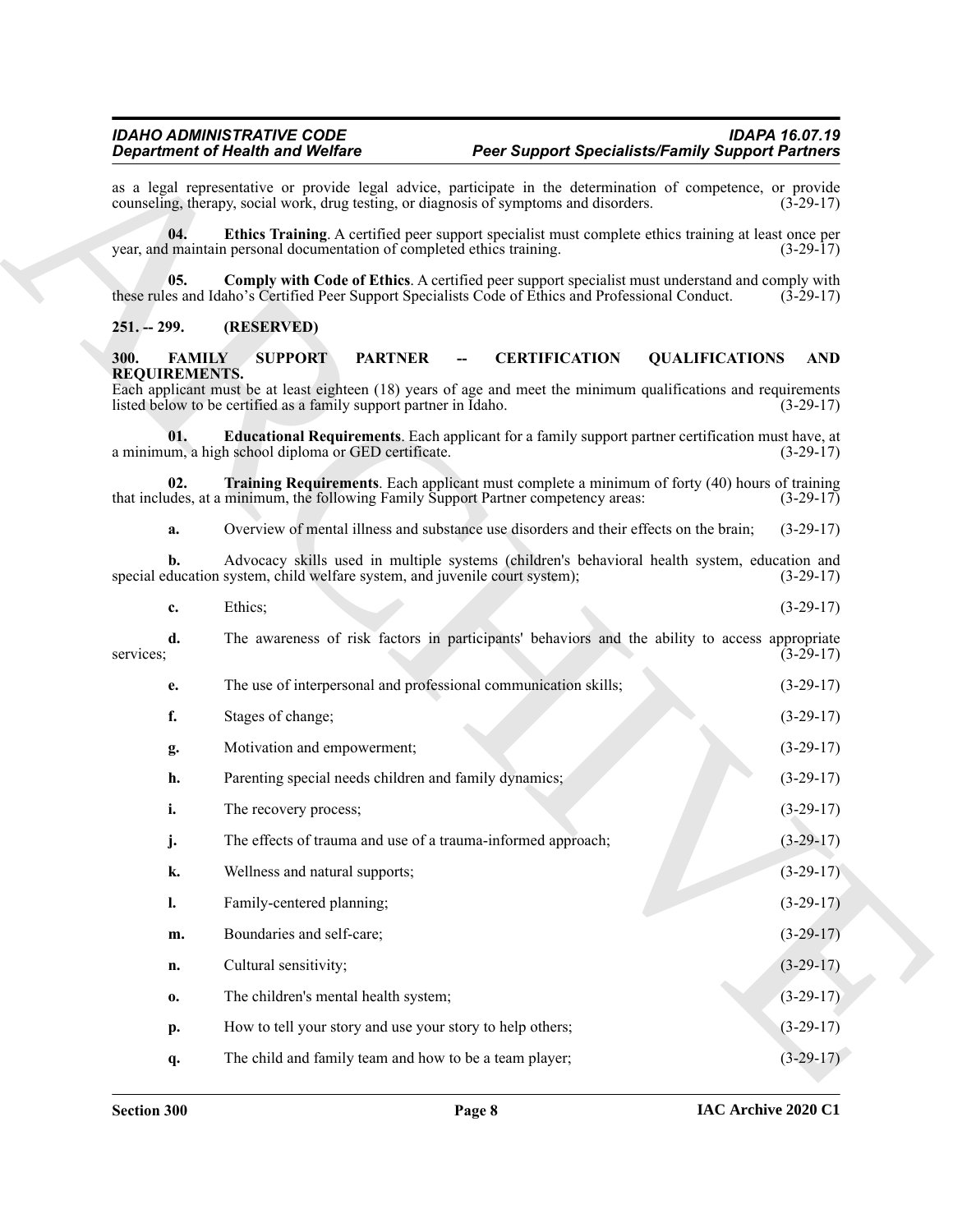<span id="page-8-4"></span>

|                                     | <b>Department of Health and Welfare</b>                                | <b>Peer Support Specialists/Family Support Partners</b>                                                                                                                                                                                                                                                                          |             |
|-------------------------------------|------------------------------------------------------------------------|----------------------------------------------------------------------------------------------------------------------------------------------------------------------------------------------------------------------------------------------------------------------------------------------------------------------------------|-------------|
| r.                                  | Work place dynamics and process;                                       |                                                                                                                                                                                                                                                                                                                                  | $(3-29-17)$ |
| S.                                  | The Certified Family Support Partner's role and duties on the job;     |                                                                                                                                                                                                                                                                                                                                  | $(3-29-17)$ |
| t.                                  | Relationship building;                                                 |                                                                                                                                                                                                                                                                                                                                  | $(3-29-17)$ |
| u.                                  | Recovery plans; and                                                    |                                                                                                                                                                                                                                                                                                                                  | $(3-29-17)$ |
| v.                                  | Local, state, and national resources.                                  |                                                                                                                                                                                                                                                                                                                                  | $(3-29-17)$ |
| 03.                                 | rules to an applicant who lacks required experience.                   | Work or Volunteer Experience Requirements. Each applicant must obtain supervised experience<br>providing family support services. A six (6) month certification may be granted according to Section 111 of these                                                                                                                 | $(3-29-17)$ |
| a.                                  | (100) hours of family support partner experience.                      | An applicant that holds a bachelor's degree in a human services field must document one hundred                                                                                                                                                                                                                                  | $(3-29-17)$ |
| b.                                  | document two hundred (200) hours of family support partner experience. | An applicant that does not hold a bachelor's degree in a human support services field must                                                                                                                                                                                                                                       | $(3-29-17)$ |
| c.<br>work or volunteer experience. |                                                                        | An applicant must document at a minimum twenty (20) hours of supervised family support services                                                                                                                                                                                                                                  | $(3-29-17)$ |
| 04.<br>300.03 of this rule.         |                                                                        | Supervision Requirements. A six $(6)$ month certification may be granted according to Section 111<br>of these rules to an applicant who lacks the required work or volunteer supervision hours required in Subsection                                                                                                            | $(3-29-17)$ |
| 0 <sub>5</sub>                      | illness or mental illness with a co-occurring substance use disorder.  | Person Self-Identified with Lived Experience. Each applicant must identify as an individual with<br>lived experience as a parent or adult caregiver who is raising a child or has raised a child who lives with a mental                                                                                                         | $(3-29-17)$ |
| $301. - 349.$                       | (RESERVED)                                                             |                                                                                                                                                                                                                                                                                                                                  |             |
| 350.                                |                                                                        | <b>FAMILY SUPPORT PARTNERS -- CODE OF ETHICS AND PROFESSIONAL CONDUCT.</b>                                                                                                                                                                                                                                                       |             |
| 01.                                 |                                                                        | Family Support Principles. These family support principles are intended to serve as a guide for<br>certified family support partners and those who are working toward full certification in their everyday professional<br>conduct that includes various roles, relationships, and levels of responsibilities within their jobs. | $(3-29-17)$ |
| 02.                                 | and integrity, a certified family support partner must:                | Certified Family Support Partner Integrity. In order to maintain high standards of competency                                                                                                                                                                                                                                    | $(3-29-17)$ |
| a.                                  | day interactions with family members;                                  | Apply the principles of resiliency, wellness and recovery, or both, family-driven approach, youth-<br>guided or youth-driven approach, consumer-driven approach, and peer-to-peer mutual-learning principles in every                                                                                                            | $(3-29-17)$ |
| b.                                  | that family member's culture, values, and beliefs;                     | Promote the family member's ethical decision-making and personal responsibility consistent with                                                                                                                                                                                                                                  | $(3-29-17)$ |
| c.                                  | children's behavioral health related issues;                           | Promote the family members' voices and the articulation of their values in planning and evaluating                                                                                                                                                                                                                               | $(3-29-17)$ |
| d.                                  | member's current needs and strengths;                                  | Teach, mentor, coach, and support family members to articulate goals that reflect each family                                                                                                                                                                                                                                    | $(3-29-17)$ |
|                                     |                                                                        |                                                                                                                                                                                                                                                                                                                                  |             |

#### <span id="page-8-3"></span><span id="page-8-2"></span><span id="page-8-0"></span>**301. -- 349. (RESERVED)**

#### <span id="page-8-6"></span><span id="page-8-5"></span><span id="page-8-1"></span>**350. FAMILY SUPPORT PARTNERS -- CODE OF ETHICS AND PROFESSIONAL CONDUCT.**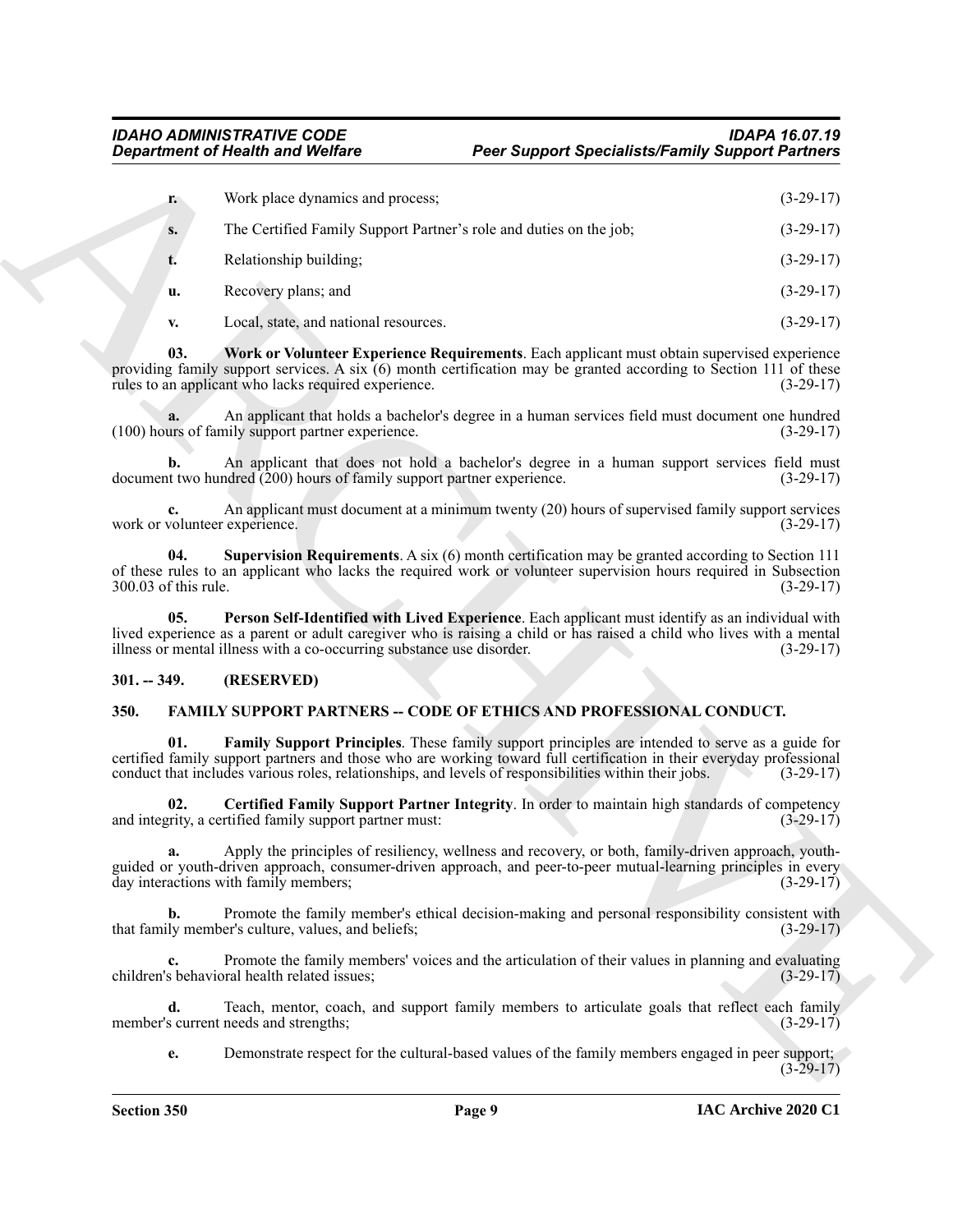**f.** Communicate information in ways that are both developmentally and culturally appropriate; (3-29-17)

**g.** Empower family members to be fully informed in preparing to make decisions and understand the implications of these decisions; (3-29-17)

**h.** Maintain high standards of professional competence and integrity; (3-29-17)

**Expansion of Nearlth wave Wolfare** Press Support Specialist Family Support Particular<br>
Communication Eastern and Model and Society Research and Society Research and Society Research 2013<br>
In the company of the state of t **i.** Abstain from discriminating against or refusing services to anyone on the basis of race, ethnicity, gender, gender identity, religion/spirituality, culture, national origin, age, sexual orientation, marital status, language preference, socioeconomic status, or disability; (3-29-17)

**j.** Only assist family members whose concerns are within one's competency as determined by one's education, training, experience, and on-going supervision or consultation; (3-29-17)

**k.** Abstain from establishing or maintaining a relationship for the sole purpose of financial remuneration to self or the agency with which one is associated; and (3-29-17)

**l.** Terminate a relationship when it becomes reasonably clear that the peer relationship is no longer the desire of the family member. (3-29-17) (3-29-17)

<span id="page-9-0"></span>**03. Certified Family Support Partner Safety**. In order to maintain the safety of all family members involved with family support services, a certified family support partner must: (3-29-17)

**a.** Comply with all laws and regulations applicable to the jurisdiction in which the peer support services are provided, including confidentiality; (3-29-17)

**b.** Maintain confidentiality in personal and professional communication and ensure that family members have authorized the use or release of any and all information about themselves or family members for whom they have legal authority, including verbal statements, writings, or re-release of documents; (3-29-17) whom they have legal authority, including verbal statements, writings, or re-release of documents;

**c.** Respect the privacy of partner agencies and not distribute internal or draft documents or share private, internal conversations; (3-29-17)

**d.** When complying with laws and regulations involving mandatory reporting of harm, abuse, or neglect, make every effort to involve the family members in the planning for services and ensure that no further harm is done to family members as the result of the reporting; (3-29-17)

**e.** Discuss and explain to family members the rights, roles, expectations, benefits, and limitations of the peer support process; (3-29-17)

**f.** Avoid ambiguity in the relationship with family members and ensure clarity of the certified family partner's role at all times; (3-29-17) support partner's role at all times;

**g.** Maintain a positive relationship with family members, refraining from premature or unannounced ceasing of the relationship until a reasonable alternative arrangement is made for continuation of similar peer support services;  $(3-29-17)$ 

**h.** Abstain from engaging in intimate, emotional, or physical relationships with family members engaged in a peer support relationship; (3-29-17)

**i.** Neither offer nor accept gifts, other than token gifts, related to the professional service of peer support, including personal barter services, payment for referrals, or other remunerations; and (3-29-17)

**j.** Abstain from engaging in personal financial transactions with family members engaged in a peer support relationship. (3-29-17)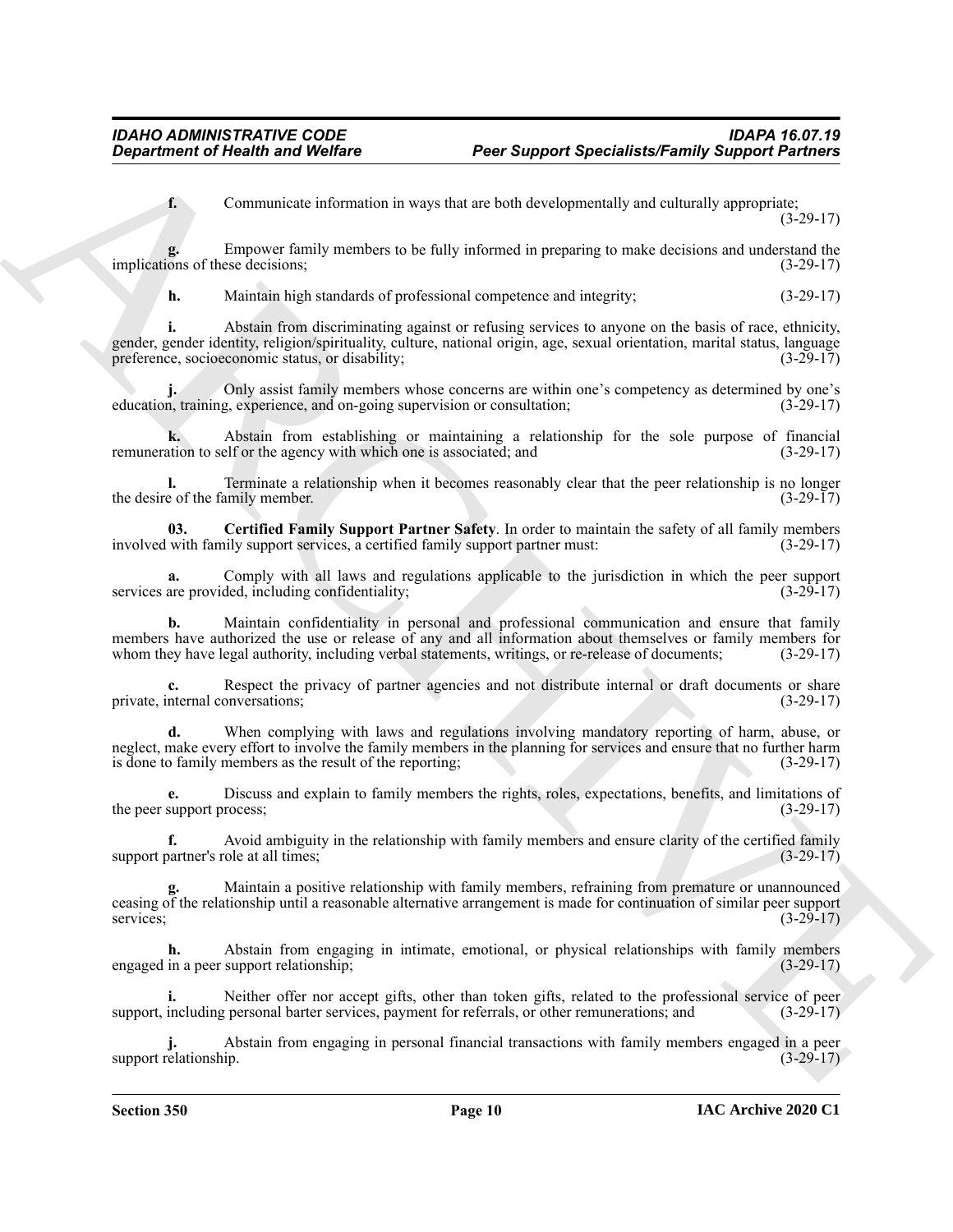<span id="page-10-2"></span>**04. Certified Family Support Partner Professional Responsibility**. Through educational activities, supervision and personal commitment, a certified family support partner must: (3-29-17)

**a.** Stay informed and up-to-date with regard to the research, policy, and developments in the field of parent/peer support and children's emotional, developmental, behavioral (including substance use), or mental health which relates to one's own practice area and children's general health and wellbeing; (3-29-17) which relates to one's own practice area and children's general health and wellbeing;

**b.** Engage in helping relationships that include skills-building, not exceeding one's scope of practice, ce, training, education, or competence; experience, training, education, or competence;

**c.** Perform or hold oneself out as competent to perform only peer services not beyond one's education, experience, or competence; training, experience, or competence;

**d.** Seek appropriate professional supervision/consultation or assistance for one's personal problems or that may impair or affect work/volunteer performance or judgment; (3-29-17) conflicts that may impair or affect work/volunteer performance or judgment;

**Department of Nearth was Wolfare**<br> **Poer Support Specialists-Family Support Specialists-Family Support Specialists-Family Support Specialists.**<br>
support specialistic procedure and the total the specialistic Procedure and **e.** File a complaint with the certification body for Family Support Partners when one has reason to believe that another family support partner is, or has been, engaged in conduct that violates the law or these rules. Making a complaint to the certification body for Family Support Partners is an additional requirement, not a substitute for, or alternative to, any duty of filing reports required by statute or regulation; (3-29-17)

**f.** Refrain from distorting, misusing, or misrepresenting one's experience, knowledge, skills, or research findings; (3-29-17)

**g.** Refrain from financially or professionally exploiting a colleague or representing a colleague's work, associated with the provision of peer support or the profession of peer support, as one's own; (3-29-17)

**h.** In the role of a supervisor/consultant, be responsible for maintaining the quality of one's own supervisory/consultation skills and obtaining supervision/consultation for work as a supervisor/consultant; (3-29-17)

**i.** In the role of a researcher, be aware of and comply with federal and state laws and regulations, agency regulations, and professional standards governing the conduct of research, including ensuring the participants' complete informed consent for participating or declining to participate in a study; and (3-29-17)

**j.** In the role as a volunteer, member, or employee of an organization, give credit to persons for published or unpublished original ideas, take reasonable precautions to ensure that one's employer or affiliate organization promotes and advertises materials accurately and factually. (3-29-17)

<span id="page-10-4"></span>**05. Ethics Training**. A certified family support partner must complete ethics training at least once per year, and maintain personal documentation of completed ethics training. (3-29-17)

<span id="page-10-3"></span>**06.** Comply with Code of Ethics. A certified family support partner must understand and comply with es and Idaho's Certified Family Support Partners Code of Ethics. (3-29-17) these rules and Idaho's Certified Family Support Partners Code of Ethics.

#### <span id="page-10-0"></span>**351. -- 399. (RESERVED)**

## <span id="page-10-5"></span><span id="page-10-1"></span>**400. SUPERVISOR FOR PEER SUPPORT SPECIALIST OR FAMILY SUPPORT PARTNER -- QUALIFICATIONS AND REQUIREMENTS.**

An individual must meet the following requirements to provide supervision to a peer support specialist or family support partner. (3-29-17)

<span id="page-10-6"></span>**01. Bachelor's Degree or Higher**. In order to supervise a peer support specialist or family support partner, an individual must hold a bachelor's degree or higher in a human services field. (3-29-17)

<span id="page-10-7"></span>**02. Supervisory Position**. An individual must be in a supervisory position and work in that capacity within the agency. (3-29-17)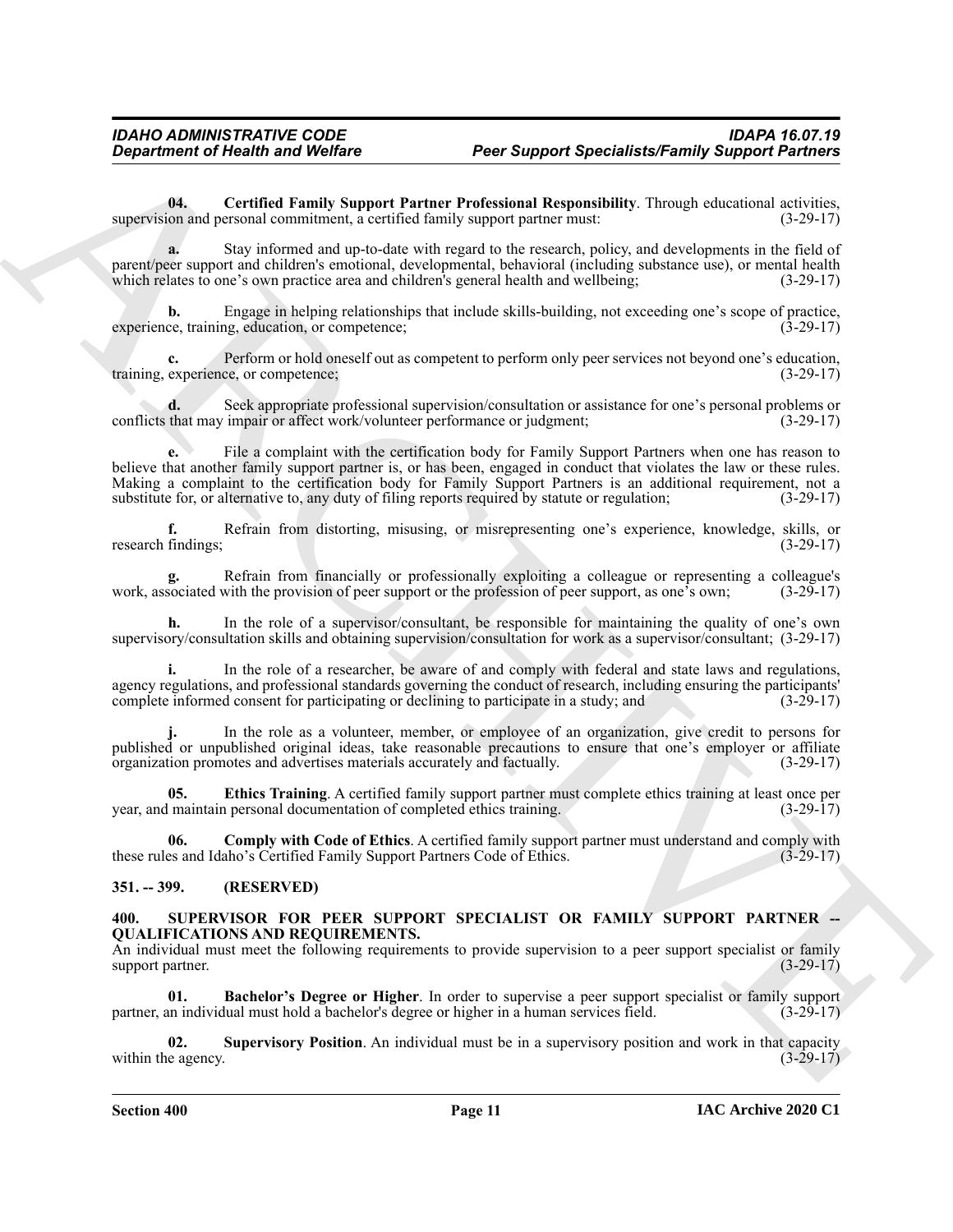#### <span id="page-11-0"></span>**401. -- 499. (RESERVED)**

#### <span id="page-11-10"></span><span id="page-11-1"></span>**500. COMPLAINTS.**

Great friend the health was Welfare **Peer Support Specialists Family Support Partners**<br>
401. CO HULANTES<br>
A. CO HULANTES<br>
A. CO HULANTES<br>
A. CO HULANTES<br>
A. CO HULANTES<br>
A. CO HULANTES<br>
A. COMPLEMITE process to school to A complaint is an informal process to address the concerns of an individual. Any individual may file a written complaint or concern with the Department regarding a certified peer support specialist, certified family support partner, or a behavioral health program. partner, or a behavioral health program.

<span id="page-11-11"></span>**01. Complaint Content**. A complaint must include: (3-29-17)

**a.** The full name, mailing address, phone number, and email contact for the person reporting the  $\text{complaint};$  (3-29-17)

<span id="page-11-12"></span>**b.** A description of the nature of the complaint, including the desired outcome. (3-29-17)

**02. Department Response to Complaint**. The Department will respond to the complaint within thirty (30) days of receipt of the complaint. This process may include gathering additional information from involved parties, including the complainant. (3-29-17)

#### <span id="page-11-2"></span>**501. -- 509. (RESERVED)**

#### <span id="page-11-14"></span><span id="page-11-3"></span>**510. GRIEVANCES.**

A grievance is a type of complaint about the certification decision that has been made following application to the Department. When an applicant is denied certification, questions the results of the application review process, or is subject to an action that they deem unjustified, the applicant may submit a written grievance to the Department.

(3-29-17)

<span id="page-11-16"></span>**01. Grievance Content**. The grievance must include: (3-29-17)

**a.** The full name, mailing address, phone number, and email contact for the person reporting the example is and grievance; and

**b.** A detailed explanation of the decision that is being contested, from the perspective of the complainant, including any steps already taken to resolve the issue. (3-29-17)

<span id="page-11-15"></span>**02. Department Response to Grievance**. The Department will respond within sixty (60) days of receipt of the grievance. This process may include gathering additional information from involved parties. (3-29-17)

#### <span id="page-11-4"></span>**511. -- 519. (RESERVED)**

#### <span id="page-11-13"></span><span id="page-11-5"></span>**520. DENIAL, REVOCATION, OR SUSPENSION OF CERTIFICATION.**

The Department may deny, suspend, or revoke an individual's application, certification, or recertification as a peer support specialist or family support partner for noncompliance with these rules. (3-29-17)

#### <span id="page-11-6"></span>**521. -- 524. (RESERVED)**

#### <span id="page-11-17"></span><span id="page-11-7"></span>**525. IMMEDIATE DENIAL, REVOCATION, OR SUSPENSION.**

The Department may deny, revoke, or suspend a certification or recertification, without prior notice, when conditions exist that endanger the health and safety of any participant. (3-29-17)

#### <span id="page-11-8"></span>**526. -- 529. (RESERVED)**

#### <span id="page-11-18"></span><span id="page-11-9"></span>**530. REASONS FOR DENIAL, REVOCATION, OR SUSPENSION.**

An individual may have a certification denied, revoked, or suspended for any one (1) of the reasons listed below. (3-29-17)

<span id="page-11-19"></span>**01.** Failure to Comply. Failure to comply with these rules and the code of ethics described in Sections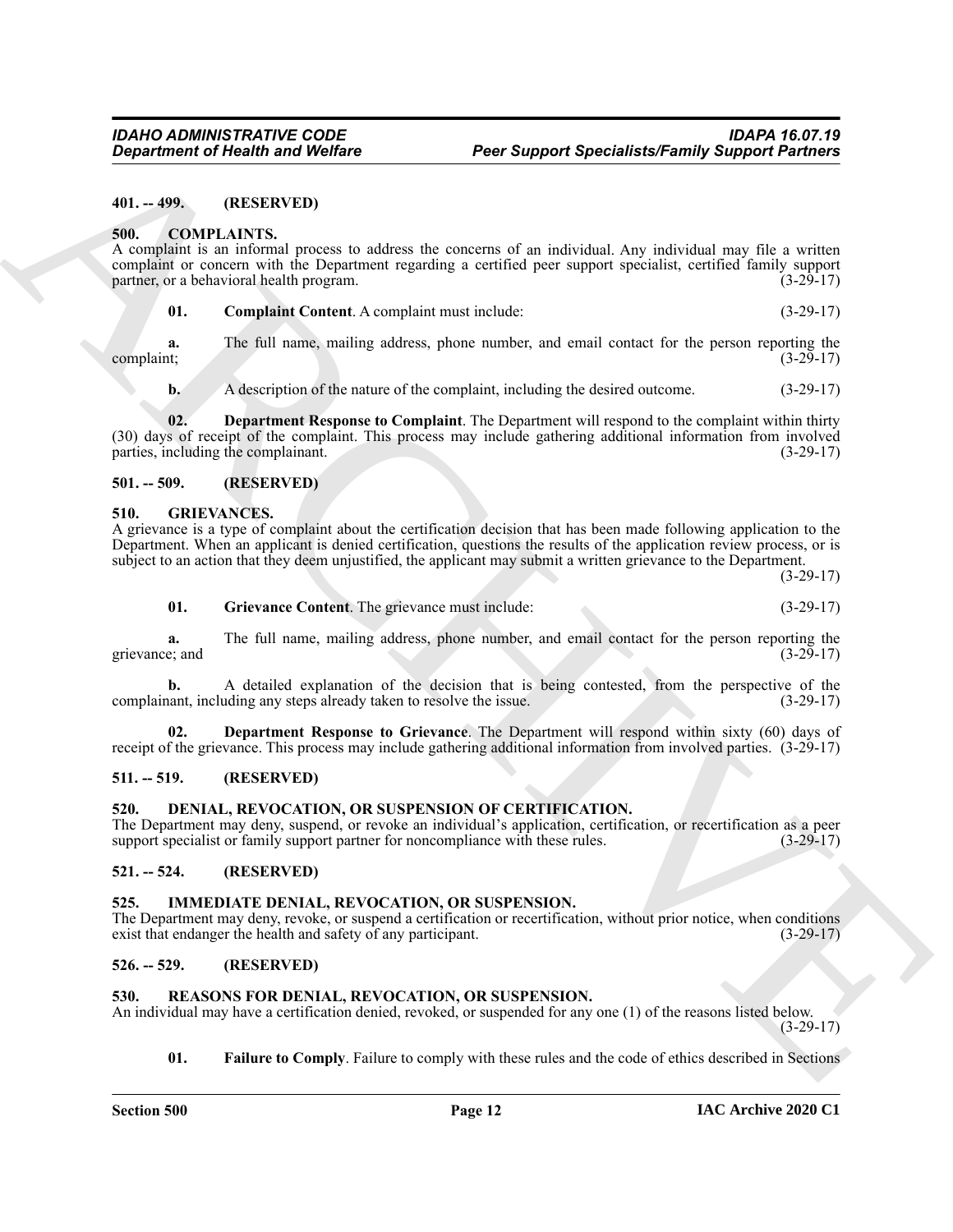250 and 350 of these rules. (3-29-17)

<span id="page-12-11"></span><span id="page-12-10"></span><span id="page-12-9"></span>**02. Failure to Provide Information**. Failure to provide information requested by the Department. (3-29-17)

**03.** Failure to Perform. Inadequate knowledge or performance that is demonstrated by repeated ard peer or quality assurance reviews. (3-29-17) substandard peer or quality assurance reviews.

**04. Misrepresentation of Information Provided**. Misrepresentation by the applicant in an application, or in documents required by the Department for certification. (3-29-17)

<span id="page-12-12"></span><span id="page-12-7"></span>**05.** Conflict of Interest. Conflict of interest in which a certified individual exploits their position as a Peer Support Specialist or a Certified Family Support Partner for personal benefit. (3-29-17) Certified Peer Support Specialist or a Certified Family Support Partner for personal benefit.

Generation of Nearly was Wolfare Peer Support SpecialiteLF-amily Support Partners<br>
259 and 259 class exists the New Method Information Failure is practic information regarded by the Date means 11<br>
10. Failure in Product I **06. Negligent Performance or Fraud**. A criminal, civil, or administrative determination that a certified individual has committed fraud or gross negligence in their capacity as a Certified Peer Support Specialist or Certified Family Support Partner.

<span id="page-12-8"></span>**07. Failure to Correct**. Failure to correct within thirty (30) days of written notice, any unacceptable practice, or condition as determined by the Department. conduct, practice, or condition as determined by the Department.

#### <span id="page-12-0"></span>**531. -- 534. (RESERVED)**

#### <span id="page-12-5"></span><span id="page-12-1"></span>**535. APPEAL OF DEPARTMENT DECISION.**

An applicant or certificate holder may appeal a Department decision to deny, suspend, or revoke a certification according to IDAPA 16.05.03, "Contested Case Proceedings and Declaratory Rulings." (3-29-17) according to IDAPA 16.05.03, "Contested Case Proceedings and Declaratory Rulings."

#### <span id="page-12-2"></span>**536. -- 539. (RESERVED)**

#### <span id="page-12-6"></span><span id="page-12-3"></span>**540. REAPPLICATION FOR CERTIFICATION.**

Following a denial, suspension, or revocation of certification or recertification, the same applicant may not reapply for certification for a period of six (6) months after the effective date of the action. (3-29-17) for certification for a period of six  $(6)$  months after the effective date of the action.

#### <span id="page-12-4"></span>**541. -- 999. (RESERVED)**